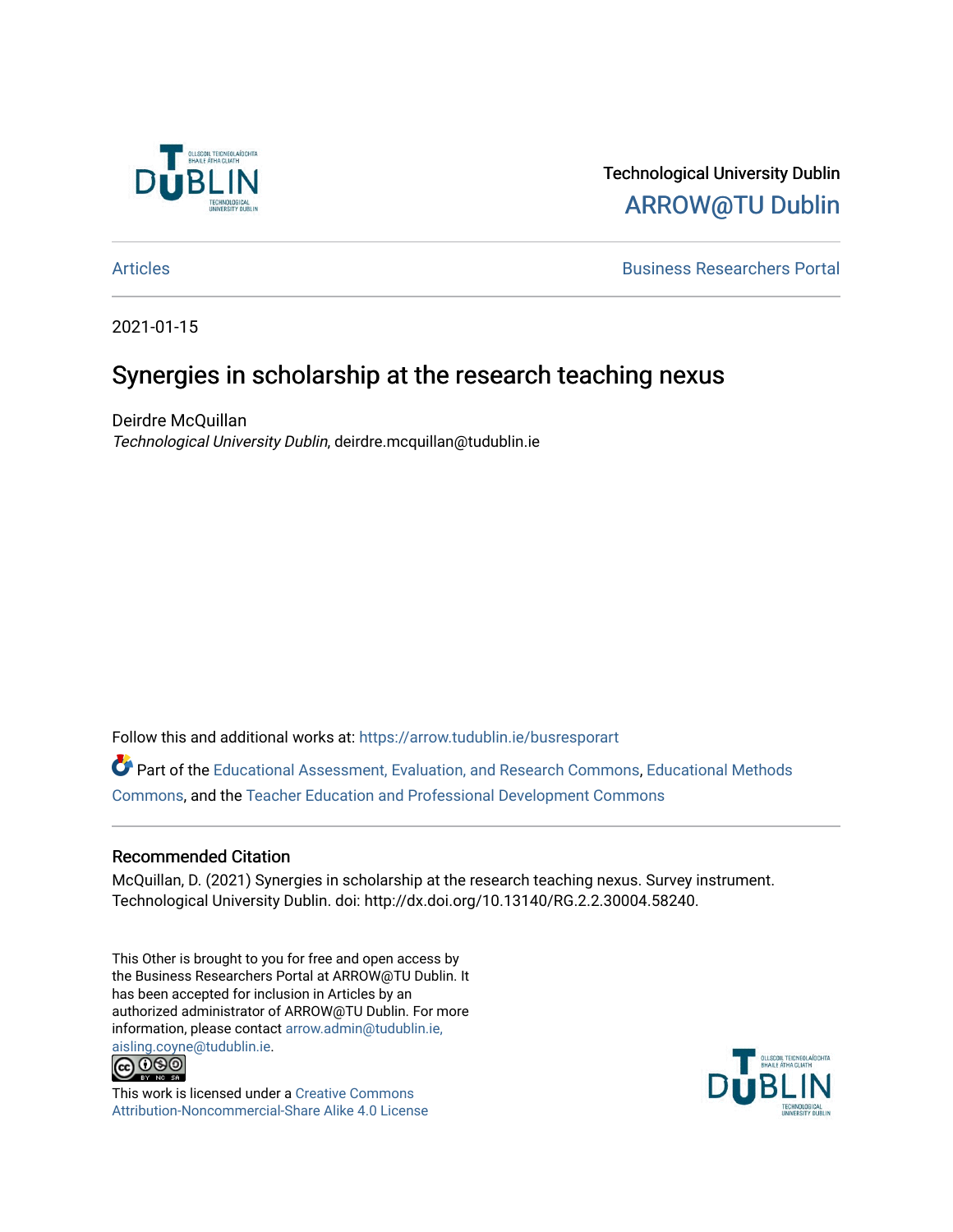# Synergies in scholarship at the researchteaching nexus in TU Dublin  $\triangleleft$

#### PARTICIPANT INFORMATION STATEMENT FOR INFORMED CONSENT:

This is a short (6-8 minute) survey comprising 16 questions for academic colleagues at TU Dublin. The aim of the survey is to UNDERSTAND MORE ABOUT TEACHING THAT SUPPORTS RESEARCH OUTPUT. Much debate exists about the research teaching nexus and this survey will help provide meaning for academics in TU Dublin. Synergies are identified by research outputs that are either similar or complementary to teaching activities. Although there are many excellent examples of research led and research informed teaching in the university, it is less understood how teaching activity supports research practice and outputs.

Before proceeding please read the information below to ensure that you are giving informed consent and you understand the nature and use of this survey. Your submission will remain anonymous unless you choose to provide your contact details at the end.

If you have any questions please email deirdre.mcquillan@tudublin.ie [\(mailto:deirdre.mcquillan@tudublin.ie\) who is carrying out this survey a](mailto:deirdre.mcquillan@tudublin.ie)s part of an MSc Education project. Results (anonymised) will also be shared with an ongoing interest group on the research teaching nexus at the Polytechnic Summit 2021 which will be hosted by TU Dublin (See: https://www.tudublin.ie/explore/events/all-events/polytechnic-summit-2021 [\(https://www.tudublin.ie/explore/events/all-events/polytechnic-summit-2021\)](https://www.tudublin.ie/explore/events/all-events/polytechnic-summit-2021)).

Participants in this survey are staff at TU Dublin involved in teaching and/or research activities. You do not need to provide your contact details but if you choose to do so, personal contact data collected will extend to your work email address only. Personal data will be separated from survey responses and stored in a password protected file within the IT account of the researcher. FAIR Principles to data management according to the European Commission in Horizon 2020 will apply. More information on this can be found on TU Dublin's website: https://www.dit.ie/dsrh/data/fairdata/

[\(https://www.dit.ie/dsrh/data/fairdata/\). The results of the study will be used to wr](https://www.dit.ie/dsrh/data/fairdata/)ite an academic paper as required for the administrators dissertation project. Results will also be disseminated through a report format to assist in the development of research supports at TU Dublin and presented at the Polytechnic Summit 2021.

**\*** Required

Informed Consent and Categorisation Questions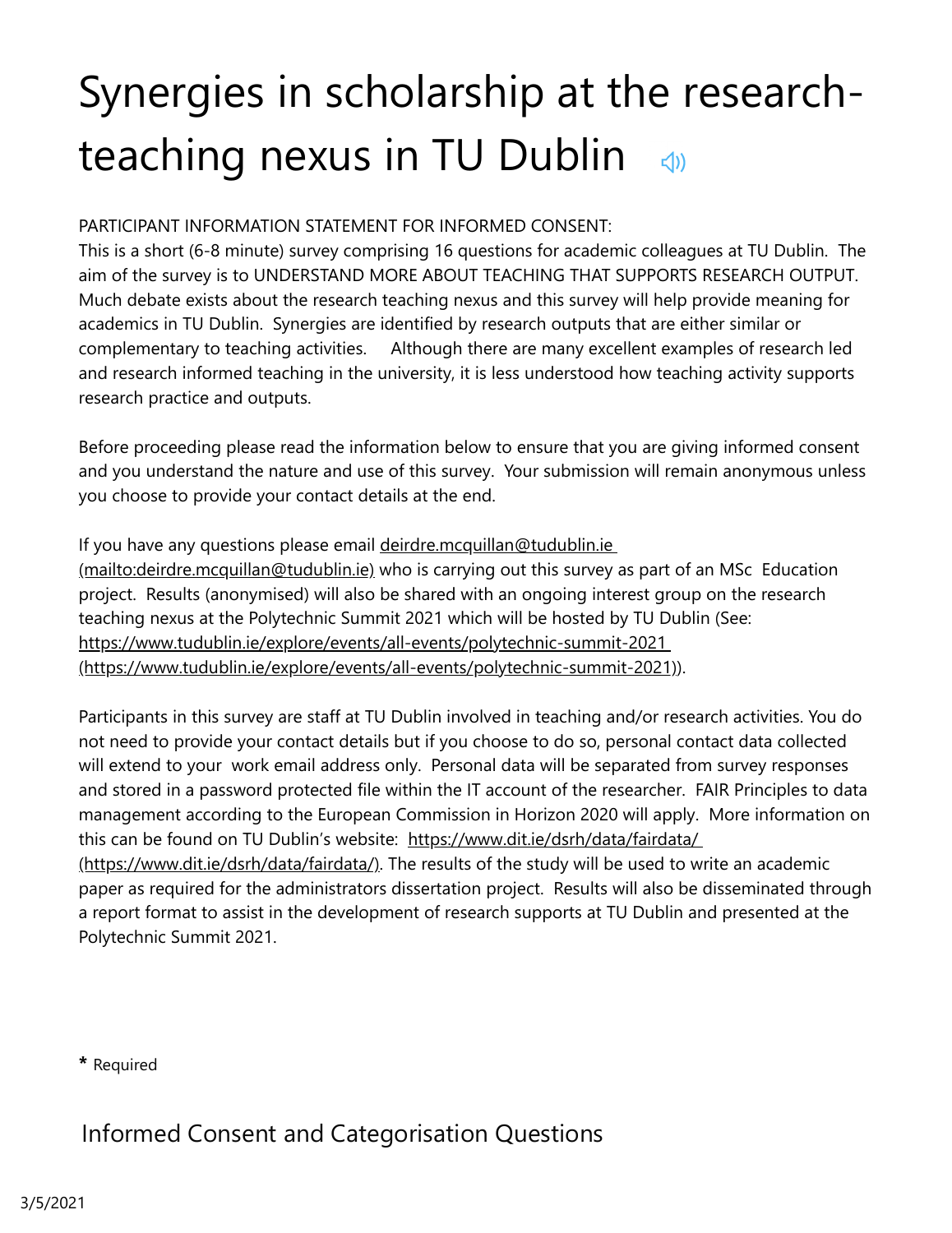#### 1. PARTICIPANT CONSENT

• I have read and understood the Participant Information Statement in this survey.

• I have had the opportunity to ask questions and discuss the study and I have received satisfactory answers to my questions.

- I understand what personal data will be collected and how it will be used.
- My role in TU Dublin involves teaching and/or research activities.

• I understand that I am free to withdraw from the study at any time prior to the completion date of the study (Apr 2021)

Please choose response 1 or 2 below \*

 $\bigcirc$  Yes - I agree with all of the above and consent to participate in the study

- No I do not consent to participate in the study
- 2. In which field would you mostly align your teaching activities to? (Categories based on Broad fields of education in ISCED-F 2013)
	- Education
	- Arts and humanities
	- Social sciences, journalism and information
	- Business, administration and law
	- Natural sciences, mathematics and statistics
	- Information and communication technologies
	- Engineering, manufacturing and construction
	- Agriculture, forestry, fisheries and veterinary
	- Health and welfare
	- Services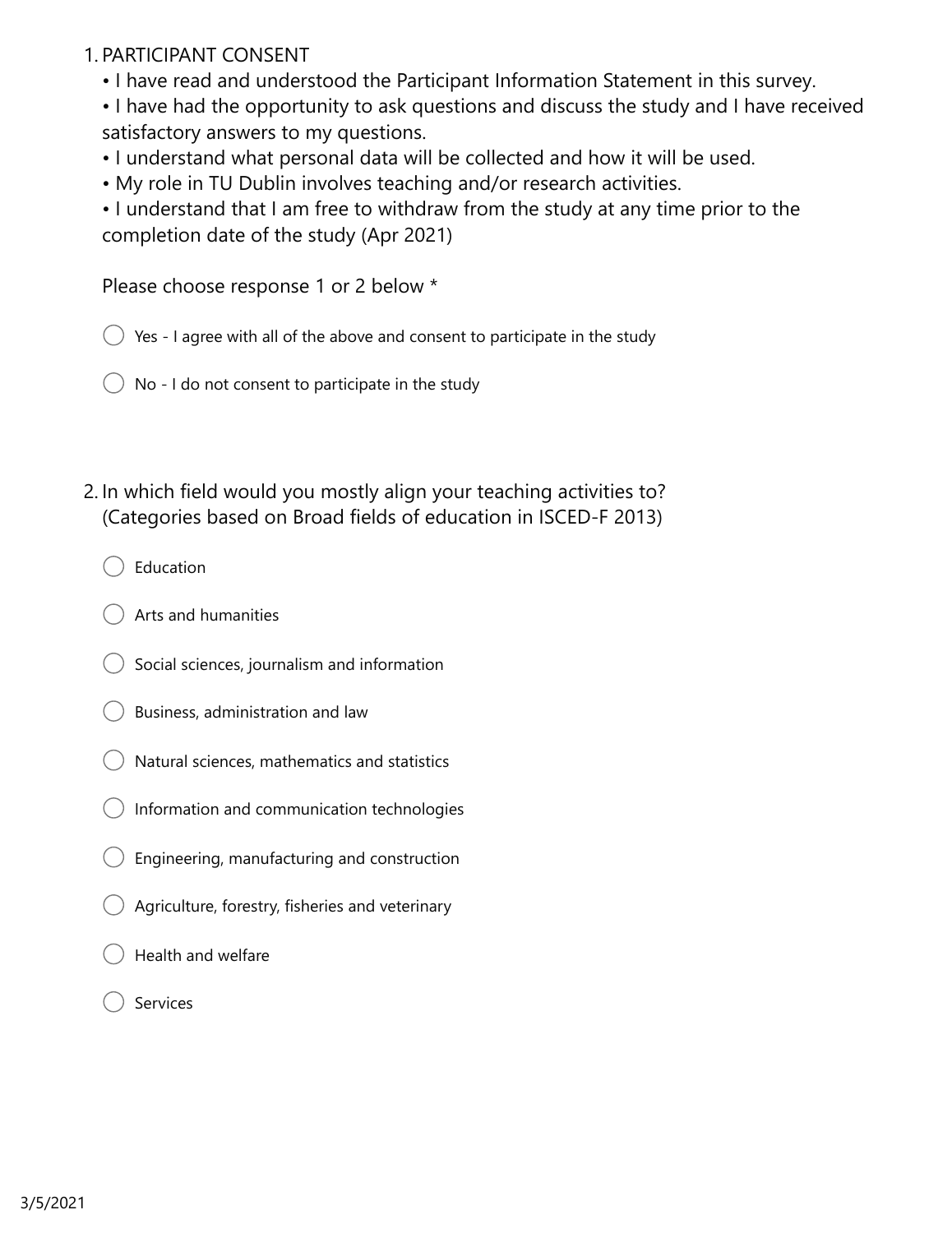3. Please indicate your academic level?

| Professor            |
|----------------------|
| Senior lecturer<br>( |
| Lecturer             |
| Assistant lecturer   |
|                      |
| ther                 |

### 4. Please indicate your gender

- Male
- Female
- Other
- $\bigcirc$  Prefer not to say €

### 5. Please indicate your highest degree award

- Primary degree
- Masters degree
- Doctoral degree €
- $\bigcirc$  Currently registered on Doctoral programme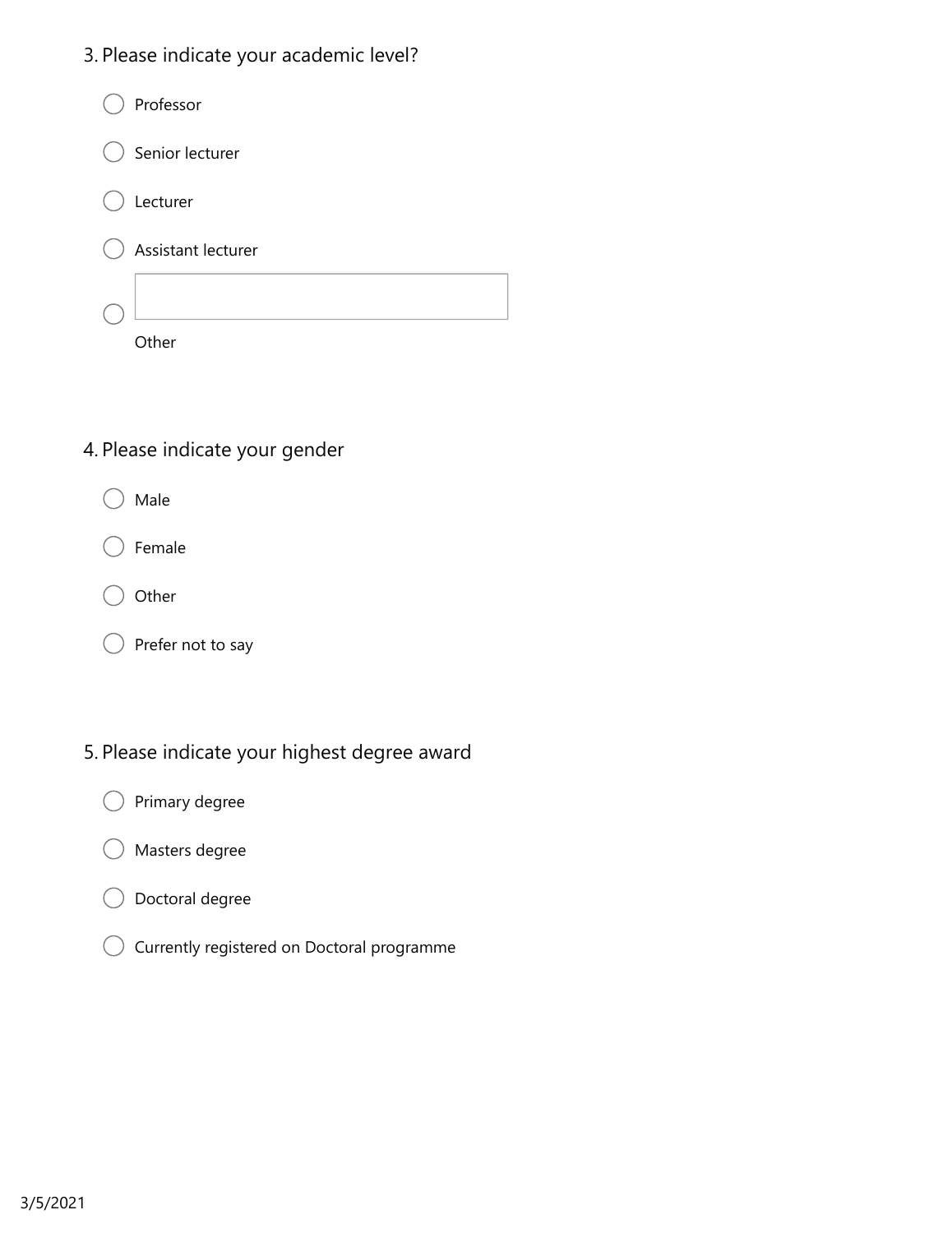- 6. For how long have you held an academic appointment in a third level institution
	- $\bigcirc$  Less than 5 years
	- $\bigcirc$  Between 5-10 years (
	- $\big)$  Between 11-15 years  $\left($
	- $\bigcirc$  more than 15 years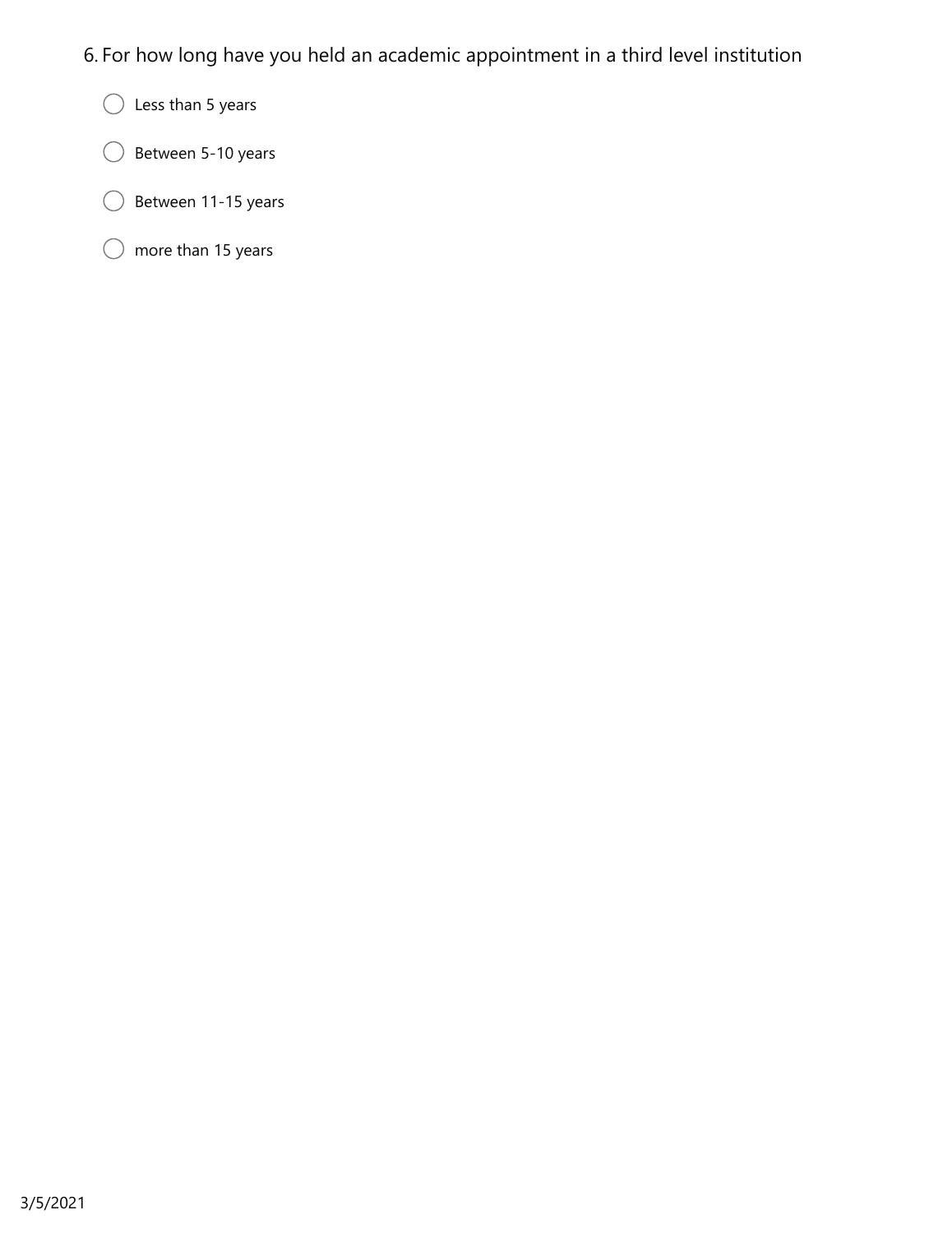# Research role

These questions collect information on your research activities and outputs in TU Dublin

- 7. To what extent do you consider yourself to be actively engaged in research? Ranking from:
	- 1 (almost none of my work activity involves research) to
	- 5 (almost all of my work activity involves research)

| $\overline{1}$                              | -3-                                         | -5                |
|---------------------------------------------|---------------------------------------------|-------------------|
| $\left(\begin{array}{c} \end{array}\right)$ | $\bigcirc$ $\bigcirc$ $\bigcirc$ $\bigcirc$ | $\left(\ \right)$ |

#### 8. Please check any and ALL options that currently apply

I supervise masters level research students

I supervise PhD level research students

I am a PI, co-investigator or collaborator on one or more active research grants

I am a member of a research centre, group or cluster

I work independently on my own research outputs

I regularly partake in research workshops and information seminars across TU Dublin and elsewhere (e.g. seminar on IRC Coalesce funding or Early Career Researcher Development initiatives)

I engage in research activities occasionally but would not consider myself as a (continuously) active researcher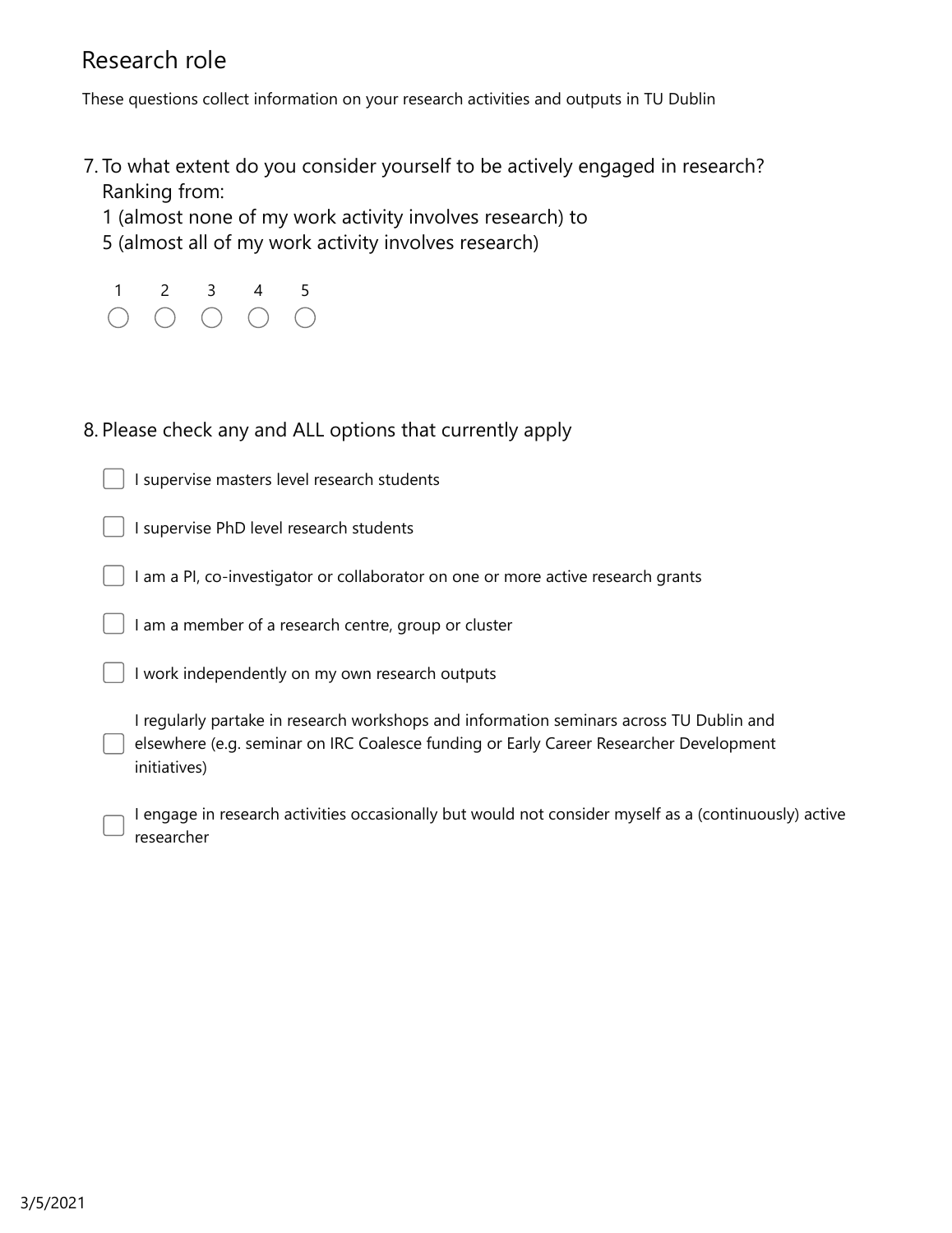Please give an indication of your research outputs IN THE PAST TWO YEARS through 9. the following pathways (answer all types listed selecting '0' if you have no output for any single type)

|                                                                                                                                                     | 0 - no output | 1 output | 2 outputs | 3+ outputs |
|-----------------------------------------------------------------------------------------------------------------------------------------------------|---------------|----------|-----------|------------|
| Presentation at<br>conference, exhibition<br>of work, performance<br>or recital                                                                     |               |          |           |            |
| Media, artefact or<br>composition                                                                                                                   |               |          |           |            |
| Research related service<br>such as Editor on peer<br>review journal<br>(ongoing)                                                                   |               |          |           |            |
| Receipt of research<br>project funding (from<br>any third party to TU<br>Dublin - e.g. Irish<br>Research Council,<br>European Commission)           |               |          |           |            |
| Patent/trademark/inven<br>tion disclosure                                                                                                           |               |          |           |            |
| Co-creation of<br>innovative solutions,<br>knowledge exchange<br>and enterprise start up<br>support with Hothouse,<br>The LINC or Synergy<br>Centre |               |          |           |            |
| Submission of own<br>thesis - either doctoral,<br>masters or UG project                                                                             |               |          |           |            |
| Other                                                                                                                                               |               |          |           |            |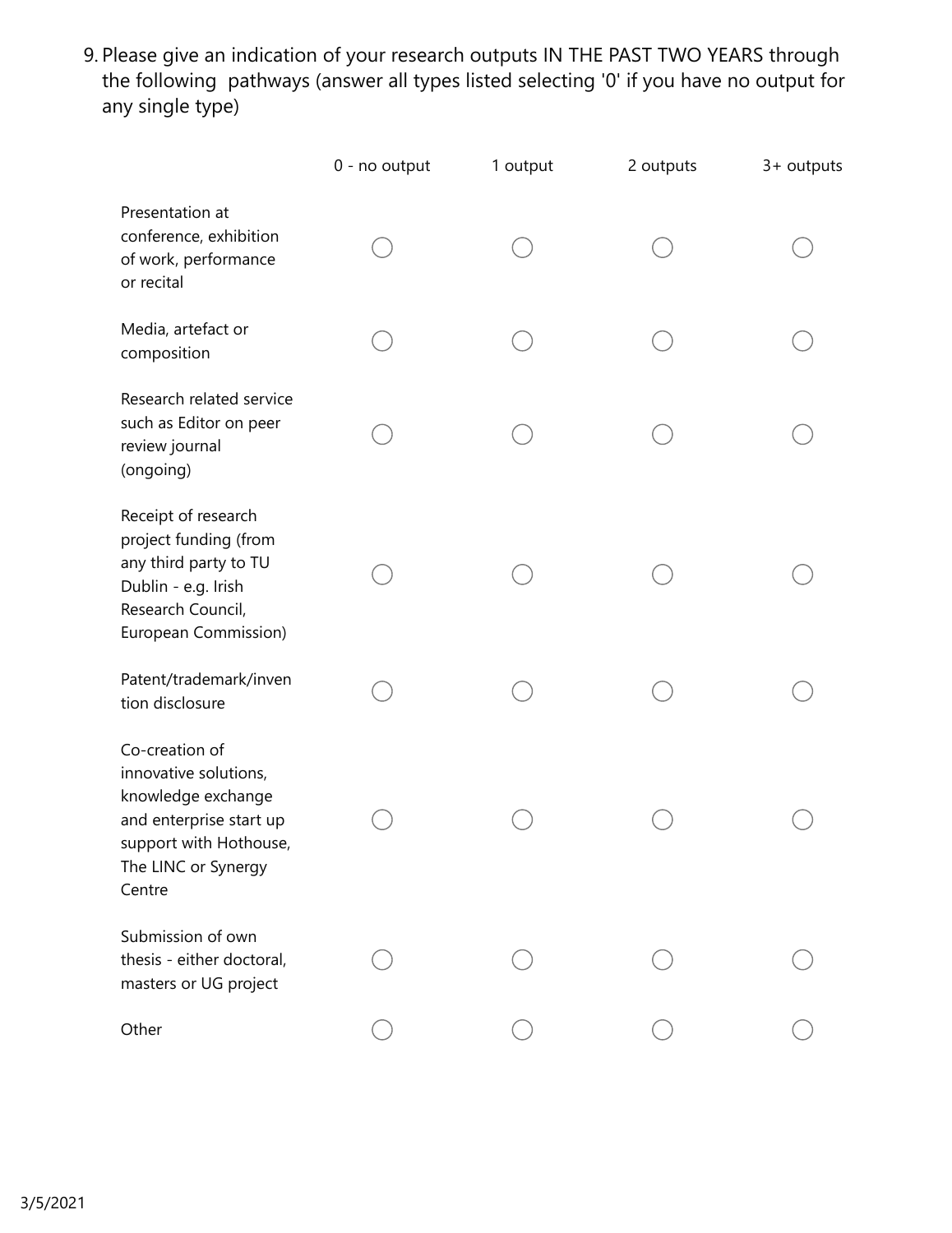10. Please give an indication of your research outputs IN THE PAST TWO YEARS through a publication pathway (answer all types listed selecting '0' if you have no output for any single type)

|                                                                                         | 0 - no output | 1 output | 2 outputs | 3+ outputs |
|-----------------------------------------------------------------------------------------|---------------|----------|-----------|------------|
| Publication in<br>International Peer<br>Review Journal                                  |               |          |           |            |
| Publication in Irish Peer<br>Review Journal                                             |               |          |           |            |
| Publication in non-Peer<br>Review Journal, case<br>study or professional<br>publication |               |          |           |            |
| Scholarly book or book<br>chapter                                                       |               |          |           |            |
| Commissioned policy<br>report or government<br>working paper                            |               |          |           |            |
| Datasets containing<br>permanent URLs for<br>published datasets                         |               |          |           |            |
| Other publication                                                                       |               |          |           |            |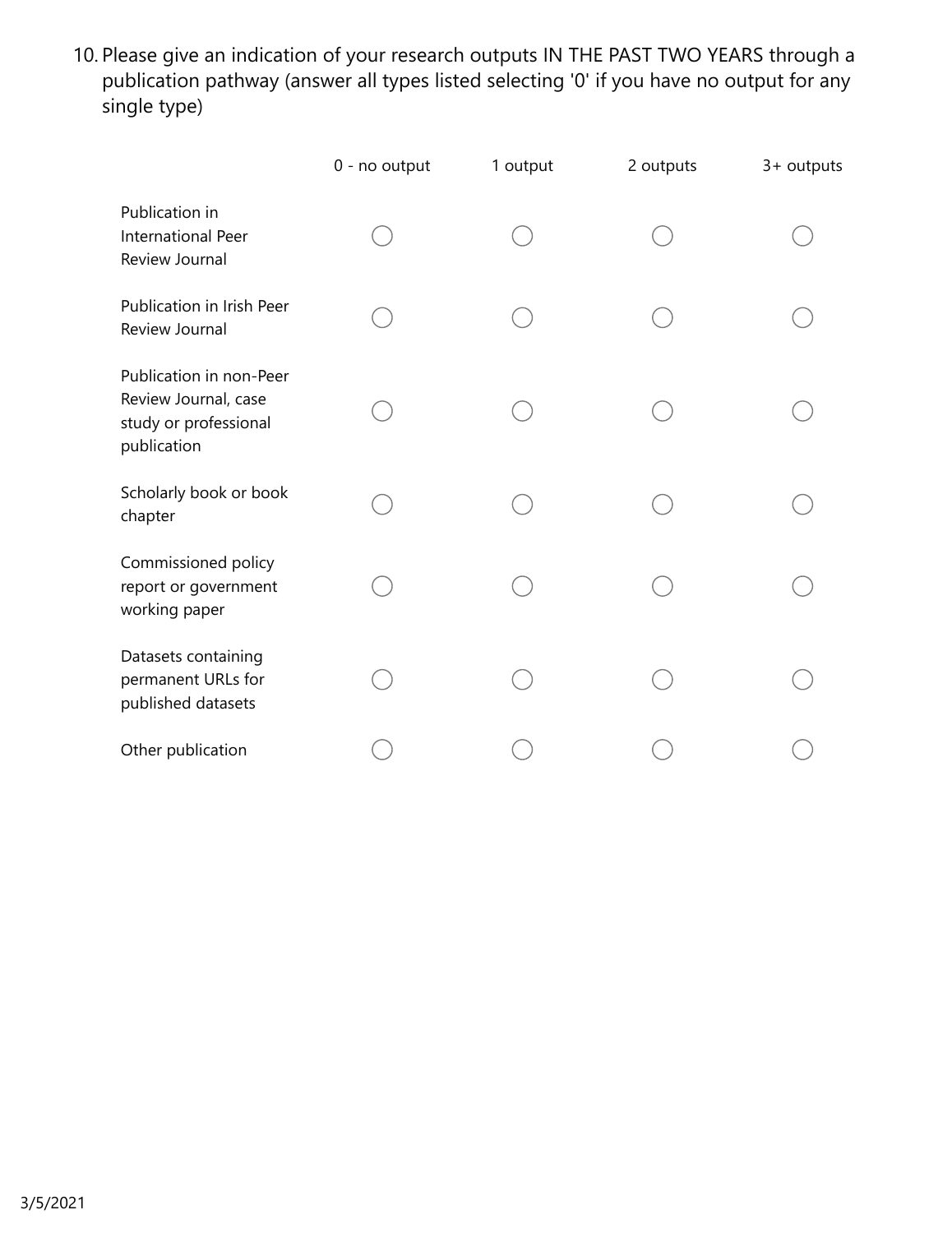# Research Teaching Linkages (Nexus)

Definition: The research teaching nexus has been defined as the multiple sorts of linkages and relationships in various forms and directions between teaching, research, scholarship and consultancy. This survey is concerned with understanding the links between teaching and research in the direction of teaching's influence on research - e.g. journal publication from UG or PG project supervision; or, own doctoral thesis based on action research from classroom based student assignments.

- 11. How well do you consider you understand the concept of the 'research-teaching nexus' or 'research-teaching linkages'?
	- not at all
	- a little
	- well
	- very well

#### 12. How important do you think it is to have good research-teaching linkages in TU Dublin?

- not at all important
- a little important
- very important
- extremely important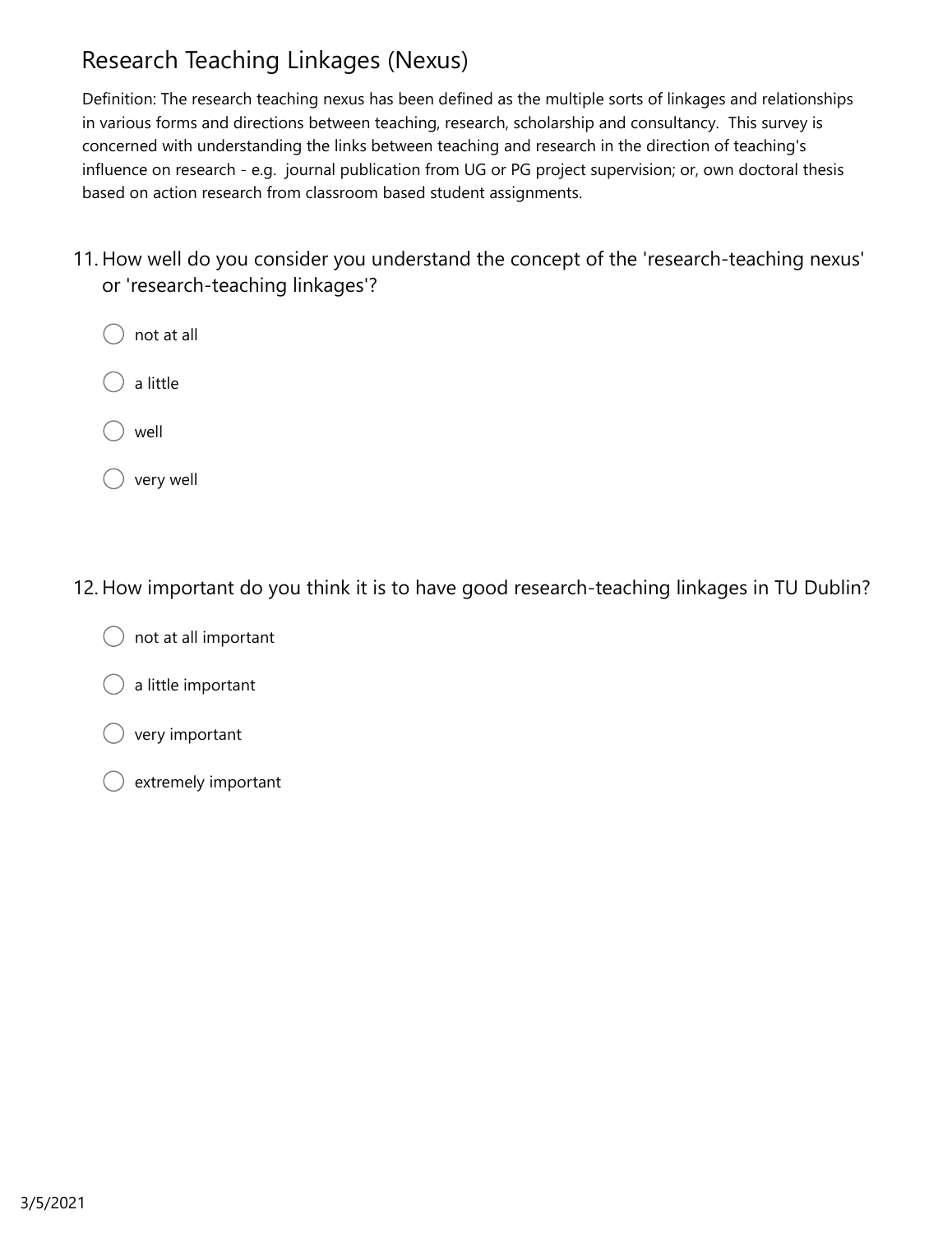13. To what extent are your research activities and your UNDERGRADUATE teaching activities Similar in the following areas? (Please answer for each set of activities listed)

\*Research activities are those activities that contribute to research outputs listed in questions 9 and 10 of this survey.

\*\*Similar research and teaching activities are those activities that are the same or close to each other (e.g. - a) student lab experiments collected and written up into a journal paper; b) student art work presented in an exhibition; c) developing content for an entrepreneurship module used in writing a government policy report or working paper on entrepreneurship in Ireland; d) student participation in Hothouse/The LINC/Synergy Centre initiatives).

|                                                                                          | Not at all Similar Sometimes Similar | Often Similar | N/A |
|------------------------------------------------------------------------------------------|--------------------------------------|---------------|-----|
| UG module themes and<br>content                                                          |                                      |               |     |
| UG module structuring<br>and design (e.g.<br>teaching pedagogies)                        |                                      |               |     |
| UG module teaching<br>and delivery (e.g.<br>student participation in<br>research output) |                                      |               |     |
| <b>UG</b> student<br>examination and<br>assessment                                       |                                      |               |     |
| UG module reflection<br>and feedback (e.g.<br>reflective journals)                       |                                      |               |     |
| Supervision of UG<br>dissertation or thesis<br>projects                                  |                                      |               |     |
| Other UG teaching<br>activities                                                          |                                      |               |     |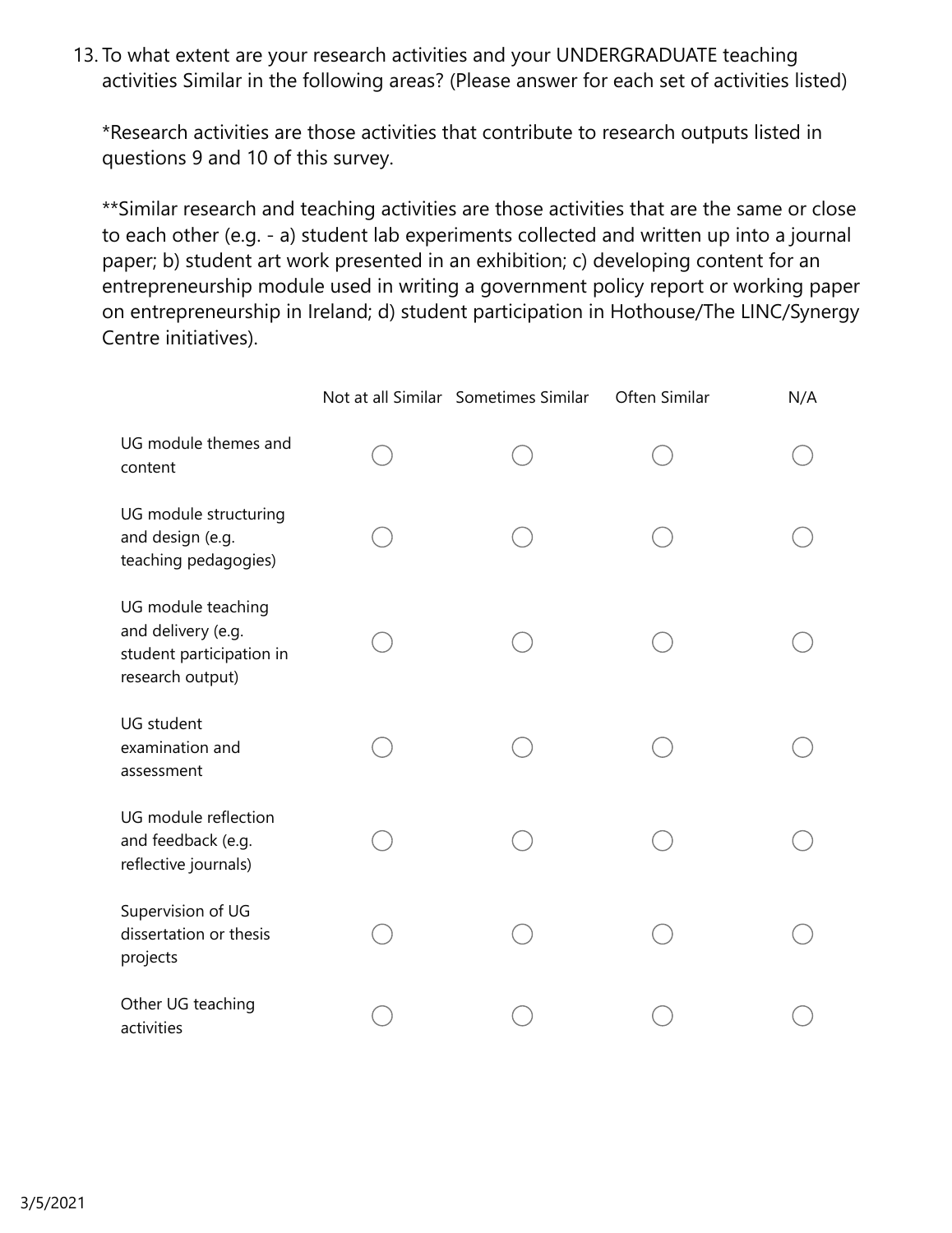14. To what extent are your research activities and your POSTGRADUATE teaching activities Similar in the following areas? (Please answer for each set of activities listed).

\*Research activities are those activities that contribute to research outputs listed in questions 9 and 10 of this survey.

\*\*Similar research and teaching activities are those activities that are the same or close to each other (e.g. - a) student lab experiments collected and written up into a journal paper; b) student art work presented in an exhibition; c) developing content for an entrepreneurship module used in writing a government policy report or working paper on entrepreneurship in Ireland; d) student participation in Hothouse/The LINC/Synergy Centre initiatives).

|                                                                                          | Not at all Similar Sometimes Similar | Often Similar | N/A |
|------------------------------------------------------------------------------------------|--------------------------------------|---------------|-----|
| PG module themes and<br>content                                                          |                                      |               |     |
| PG module structuring<br>and design (e.g.<br>teaching pedagogies)                        |                                      |               |     |
| PG module teaching<br>and delivery (e.g.<br>student participation in<br>research output) |                                      |               |     |
| PG student examination<br>and assessment                                                 |                                      |               |     |
| PG module reflection<br>and feedback (e.g.<br>reflective journals)                       |                                      |               |     |
| Supervision of PG<br>dissertation or thesis<br>projects                                  |                                      |               |     |
| Other PG teaching<br>activities                                                          |                                      |               |     |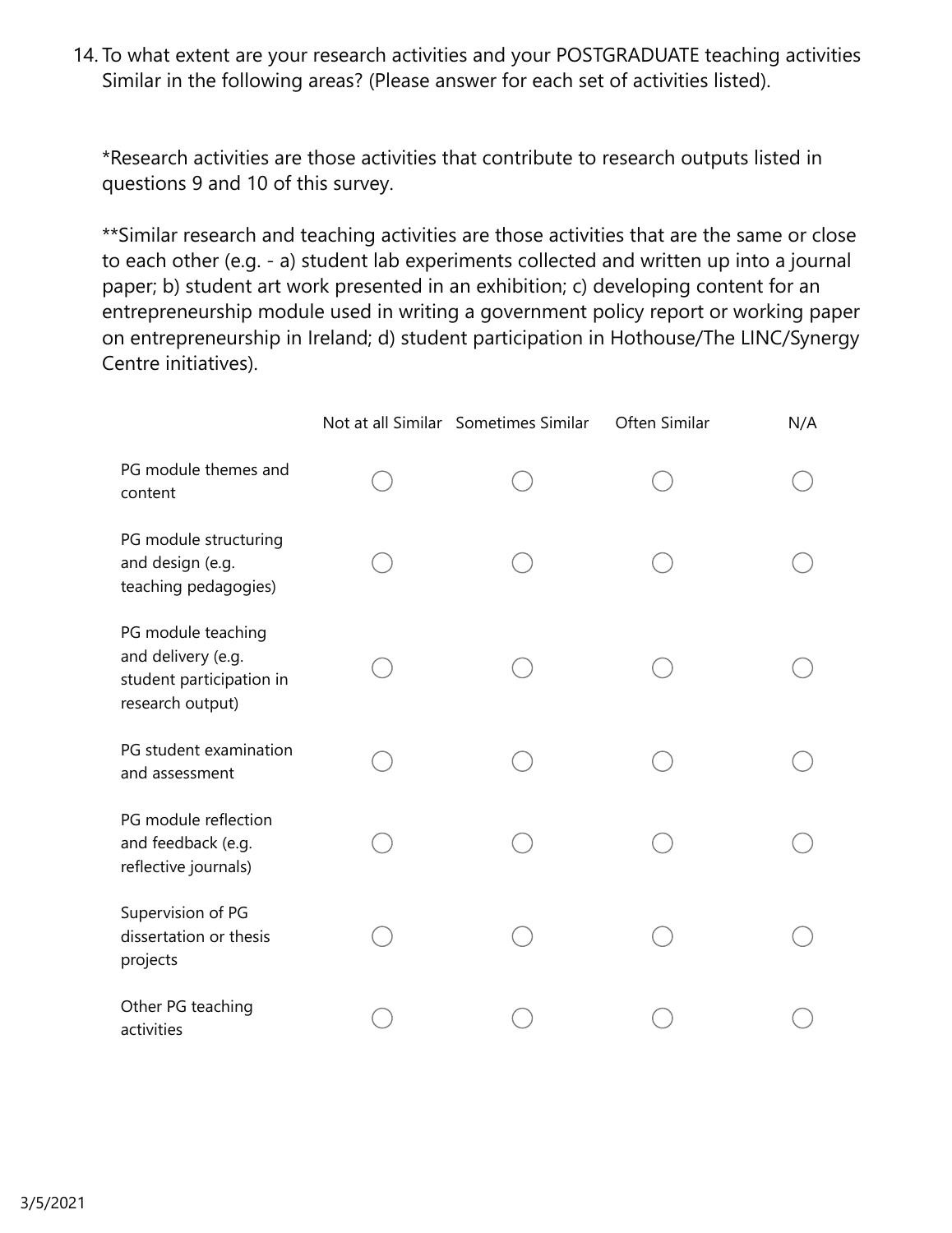15. To what extent does your UNDERGRADUATE teaching activity Complement your research activity in the following areas?

\*Teaching activities are listed in Questions 13 and 14 above.

\*\*Complementary research and teaching activities are those activities that are different in ways that enable them to fit or work together well. Complementariness often relates to shared resources, facilities, personnel or shared goals.

 (e.g. - a) introduction to technologies or people through teaching activity that supported empirical research or co-authoring opportunities of research output; b) embedding diversity considerations across teaching and applying for EU funding for migrant integration as part of common goal to create better awareness, understanding and supports for migrants; c) access to research sites through student engagement that influenced research output; d) student surveys collected underpinning research output.)

|                                                                                                                                                                                                         | Not at all<br>complementary | Fairly<br>complementary | Very<br>complementary | N/A |
|---------------------------------------------------------------------------------------------------------------------------------------------------------------------------------------------------------|-----------------------------|-------------------------|-----------------------|-----|
| Individual or co-<br>authored publication,<br>media, artefact,<br>composition, patent or<br>invention disclosure                                                                                        |                             |                         |                       |     |
| Socialisation of<br>research through<br>exhibition,<br>performance,<br>conference                                                                                                                       |                             |                         |                       |     |
| Receipt of external<br>research funding                                                                                                                                                                 |                             |                         |                       |     |
| Co-creation of<br>innovations, knowledge<br>exchange, enterprise,<br>industry and<br>community<br>engagement through<br>Hothouse, The LINC,<br>Synergy Centre, Civic<br>Engagement Office or<br>similar |                             |                         |                       |     |
| Research related service                                                                                                                                                                                |                             |                         |                       |     |
| Own thesis - either<br>doctoral, masters or UG                                                                                                                                                          |                             |                         |                       |     |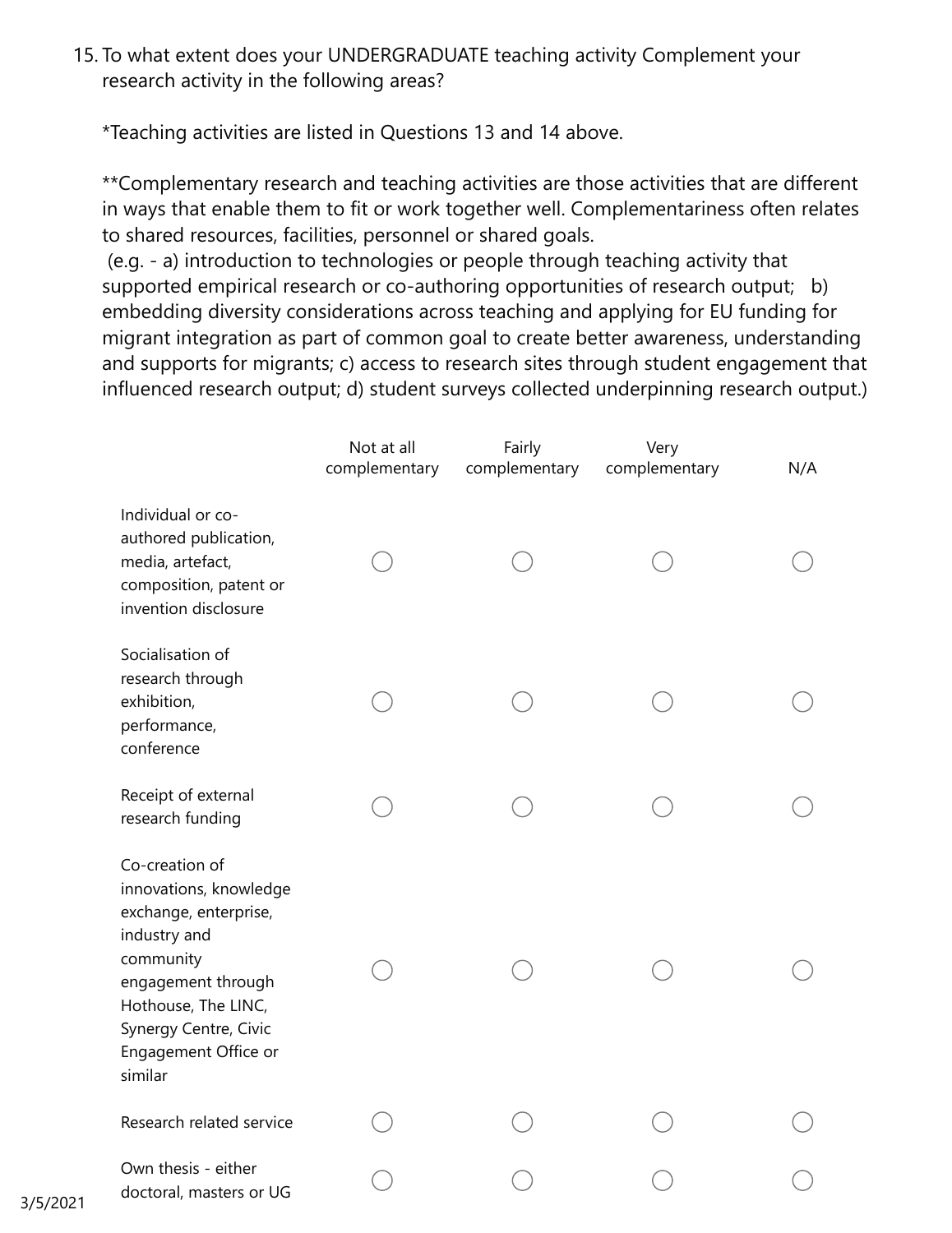|       | Not at all<br>complementary | Fairly<br>complementary | Verv<br>complementary | N/A |
|-------|-----------------------------|-------------------------|-----------------------|-----|
| Other |                             |                         |                       |     |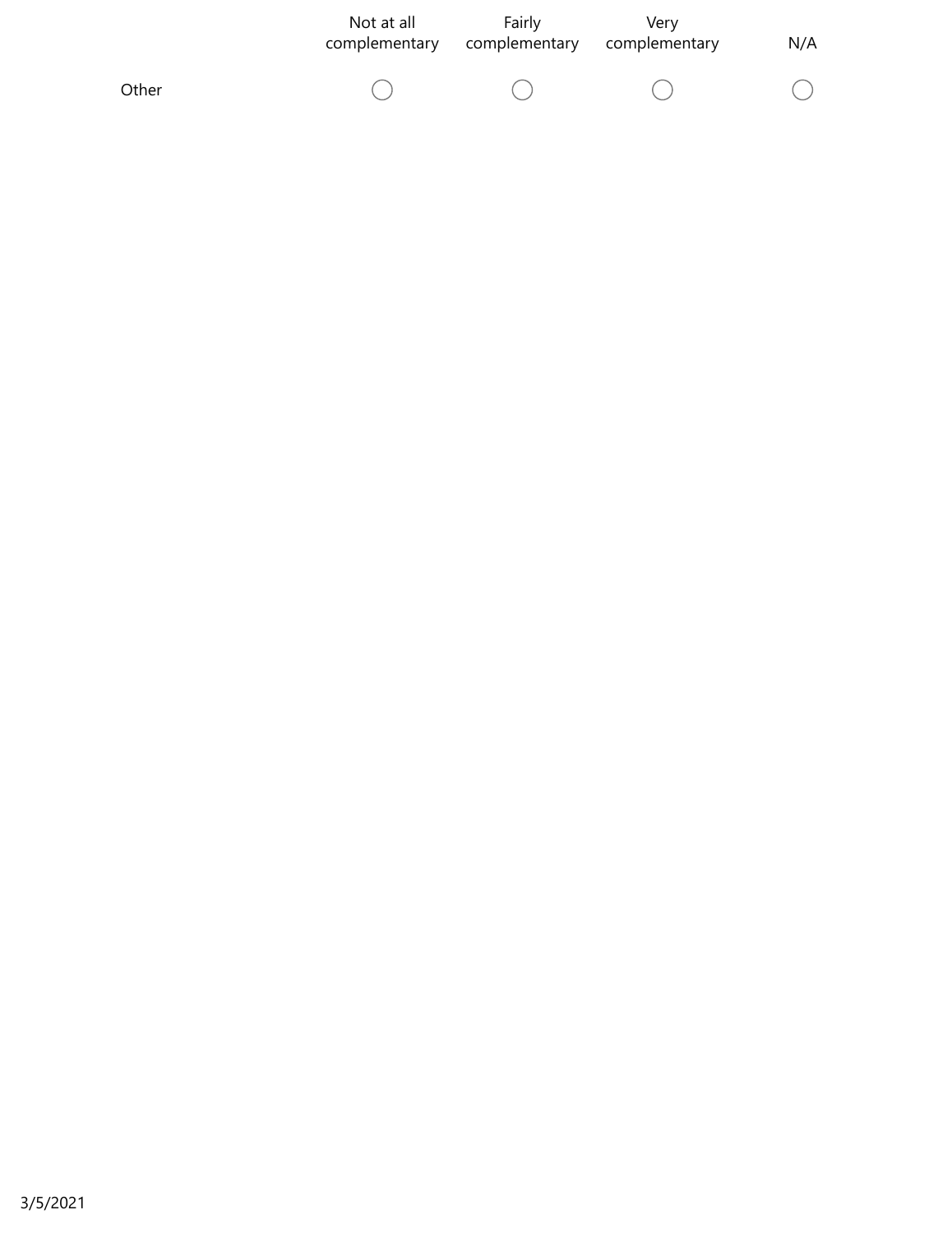16. To what extent does your POSTGRADUATE teaching activity Complement your research activity in the following areas?

\*Teaching activities are listed in Questions 13 and 14 above.

\*\*Complementary research and teaching activities are those activities that are different in ways that enable them to fit or work together well. Complementariness often relates to shared resources, facilities, personnel or shared goals.

 (e.g. - a) introduction to technologies or people through teaching activity that supported empirical research or co-authoring opportunities of research output; b) embedding diversity considerations across teaching and applying for EU funding for migrant integration as part of common goal to create better awareness, understanding and supports for migrants; c) access to research sites through student engagement that influenced research output; d) student surveys collected underpinning research output.)

|                                                                                                                                                                                                         | Not at all<br>complementary | Fairly<br>complementary | Very<br>complementary | N/A |
|---------------------------------------------------------------------------------------------------------------------------------------------------------------------------------------------------------|-----------------------------|-------------------------|-----------------------|-----|
| Individual or co-<br>authored publication,<br>media, artefact,<br>composition, patent or<br>invention disclosure                                                                                        |                             |                         |                       |     |
| Socialisation of<br>research through<br>exhibition,<br>performance,<br>conference                                                                                                                       |                             |                         |                       |     |
| Receipt of external<br>research funding                                                                                                                                                                 |                             |                         |                       |     |
| Co-creation of<br>innovations, knowledge<br>exchange, enterprise,<br>industry and<br>community<br>engagement through<br>Hothouse, The LINC,<br>Synergy Centre, Civic<br>Engagement Office or<br>similar |                             |                         |                       |     |
| Research related service                                                                                                                                                                                |                             |                         |                       |     |
| Own thesis - either<br>doctoral, masters or UG                                                                                                                                                          |                             |                         |                       |     |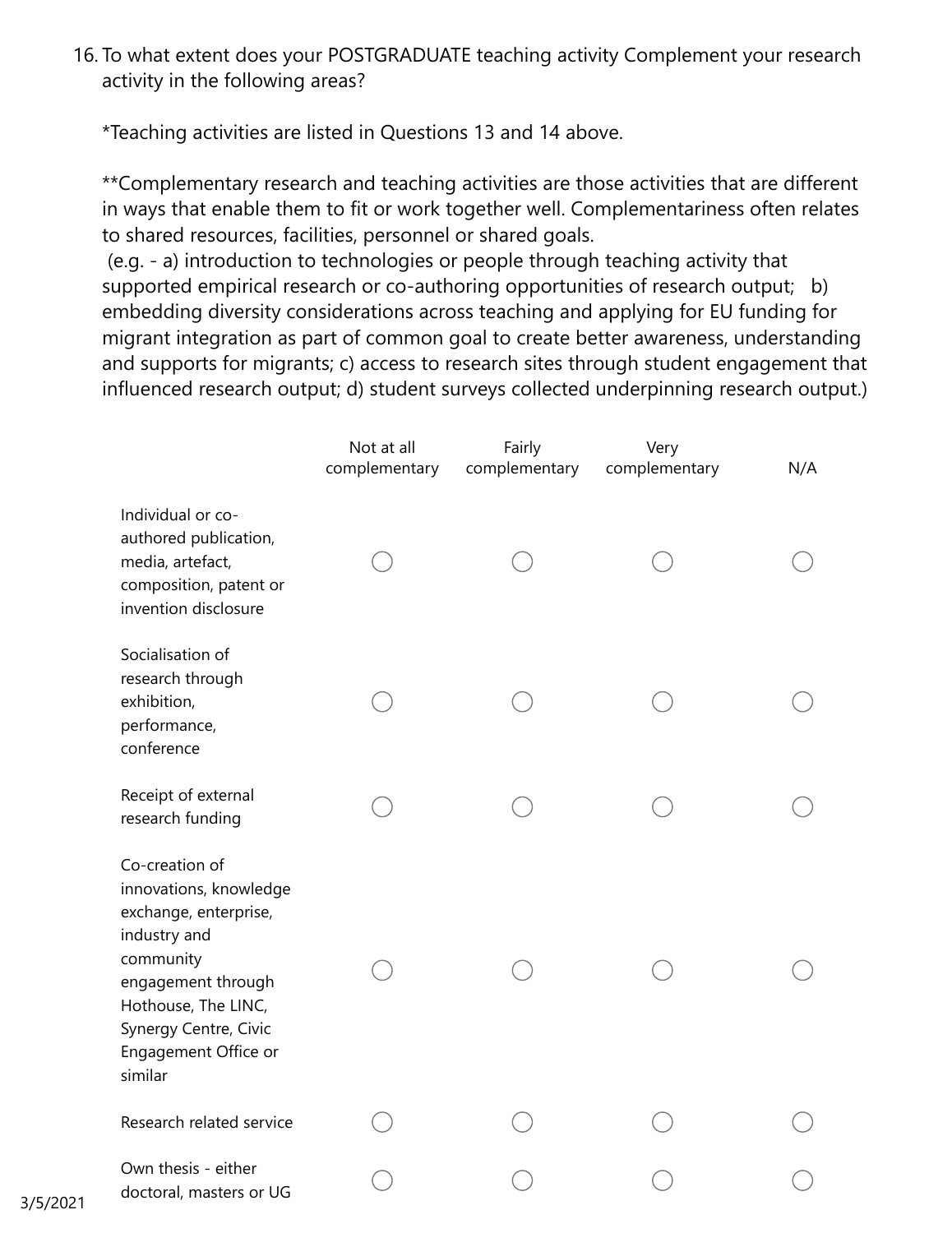|       | Not at all<br>complementary | Fairly<br>complementary | Verv<br>complementary | N/A |
|-------|-----------------------------|-------------------------|-----------------------|-----|
| Other |                             |                         |                       |     |

17. Please indicate more broadly how your teaching activities and your research activities are linked. My research and teaching activities are mostly:



Autonomous

18. Please use this box to include any other thoughts or ideas that you want to share about synergies at the research teaching nexus.